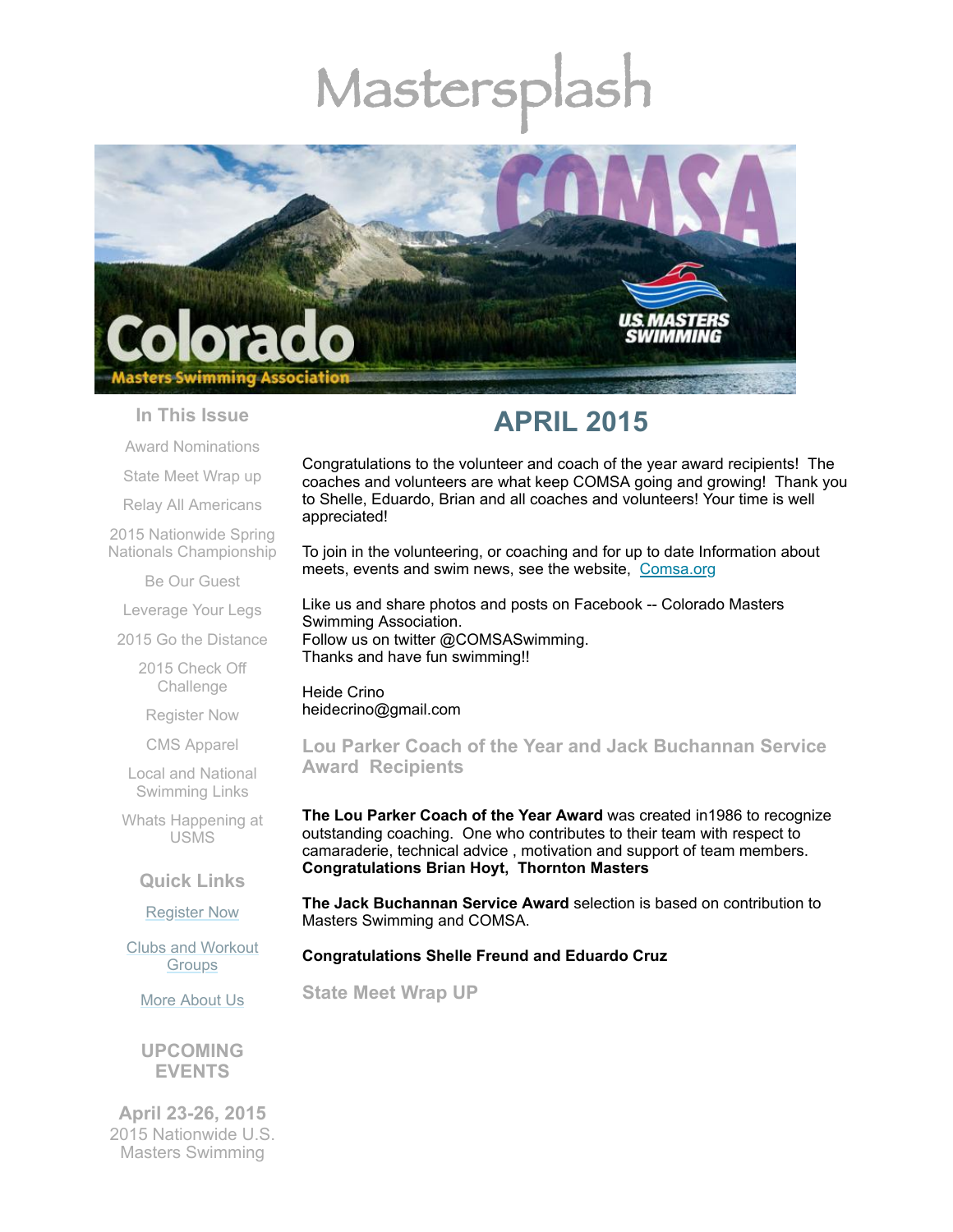Spring National Championship San Antonio, TX [meet](http://www.usms.org/content/scnats15meetinfo) info

**May 16, 2015** "Be Our Guest" hosted by DU 9:15 am-11:15 am

**June 6, 2015** 12th Annual Mile High Masters Long Course Masters Invitationals Lowry Swimming Pool [meet](http://www.comsa.org/events/2015Pool/12th_Annual_Mile_High_Masters_LCM.pdf) info

**Save the Date**

**June 13-14, 2015** Senior Games **Greeley** 

# **ONGOING EVENTS**

**COMSA Registration** [registration](http://www.comsa.org/joining/index.html) link

2015 Check Off Challenge info and [registration](http://www.usms.org/fitness/content/checkoff)

2015 Go The **Distance** Enter Go the [Distance](http://www.usms.org/fitness/enterflogevent.php)

#### More [Information](http://www.comsa.org/)



The 2015 Colorado State Masters Swim meet was brought back to the Denver Metro area this spring, and was held at Veterans Memorial Aquatic Center (VMAC) in Thornton.

361 swimmers participated including first time entrants to veterans. 32 teams competed and 7 national records were broken!

The combined (men's and women's) team scores of the top 6 teams were:

DU 2298 points Greenwood athletic club 1745 Thornton 1637 Bee Gees 1345 Colorado Athletic Club 680 Cherry Creek Athletic Club 680

**[Contact](mailto:heidecrino@gmail.com?)** 

[Combined](http://files.ctctcdn.com/97cb2c13201/eeb4636e-3515-467c-89cd-0a39d6200ce2.pdf) team scores - team names and initials

## [complete](http://www.comsa.org/results/2015/2015COMSA_state_no%20splits.pdf) results

The social at CB&POTTS very successful with about 70 participants, hope to see more of you there next year!

Special thanks to all of the volunteers and staff that helped to put together this event. COMSA is always in need of volunteers, please contact us at COMSA.org if interested in helping out. Stacy Broncucia,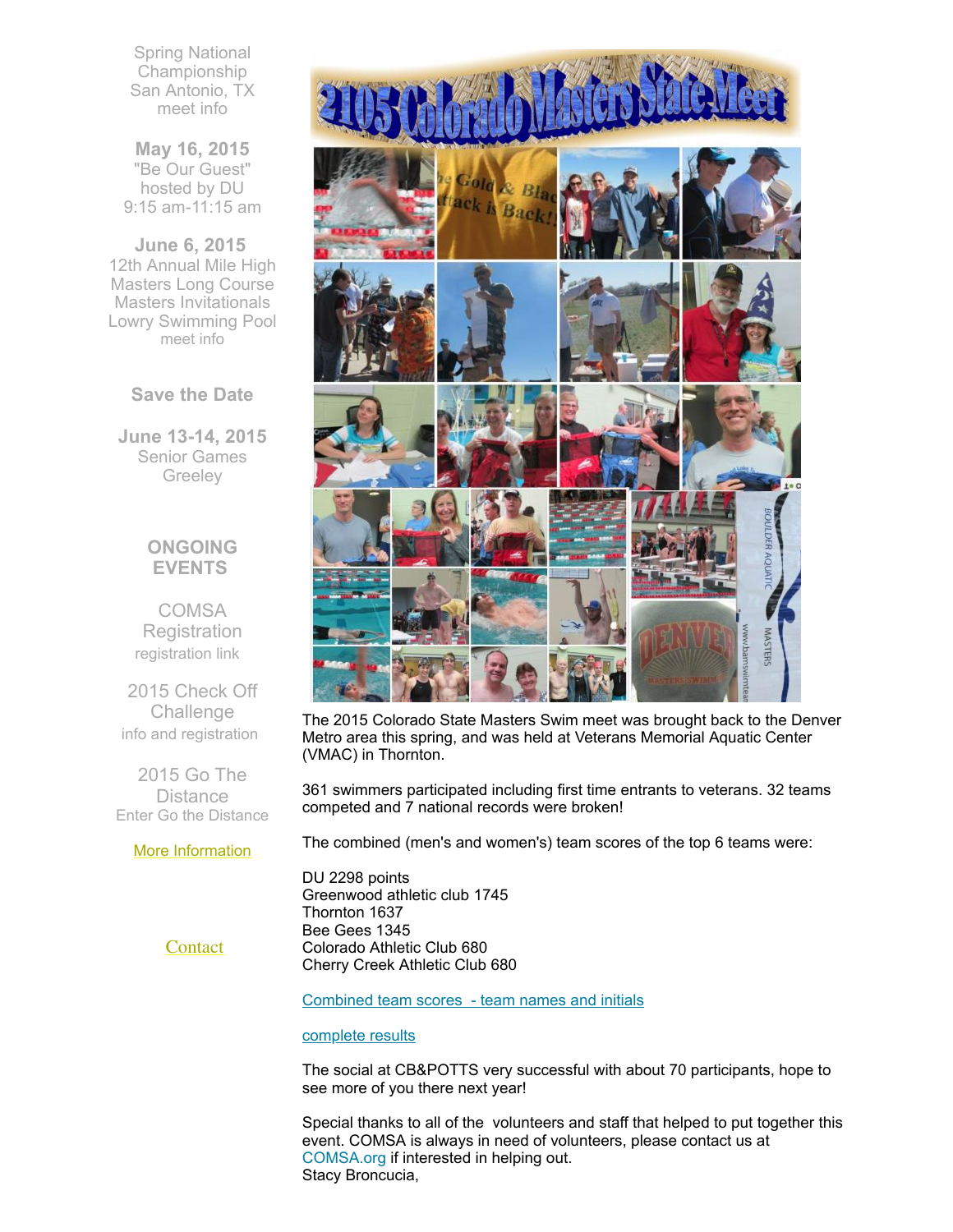

Photos from Eduardo Cruz

<span id="page-2-0"></span>**Congratulations! Relay All Americans 2014**

#### **CMS - Colorado Masters Swimming**

Jon Christianson Kim Crouch Emmanuel David Logan C Dawson Doston Ganiyev Kathy L Garnier Kelly J Seavall Kathleen Steffe



Below find the link for the Relay All American Request form if you swimmers would like to purchase a Relay All American certificate and patch. Relay All [American](http://files.ctctcdn.com/97cb2c13201/6589337c-5424-460b-96ef-00131a428af6.pdf) Request Form

<span id="page-2-1"></span>**2015 Nationwide Spring National Championship San Antonio, TX April 23-26, 2015** 

The 2015 U.S. Masters Swimming Spring National Championship will be held April 23-26 at the Northside ISD Aquatic Complex in San Antonio, Texas.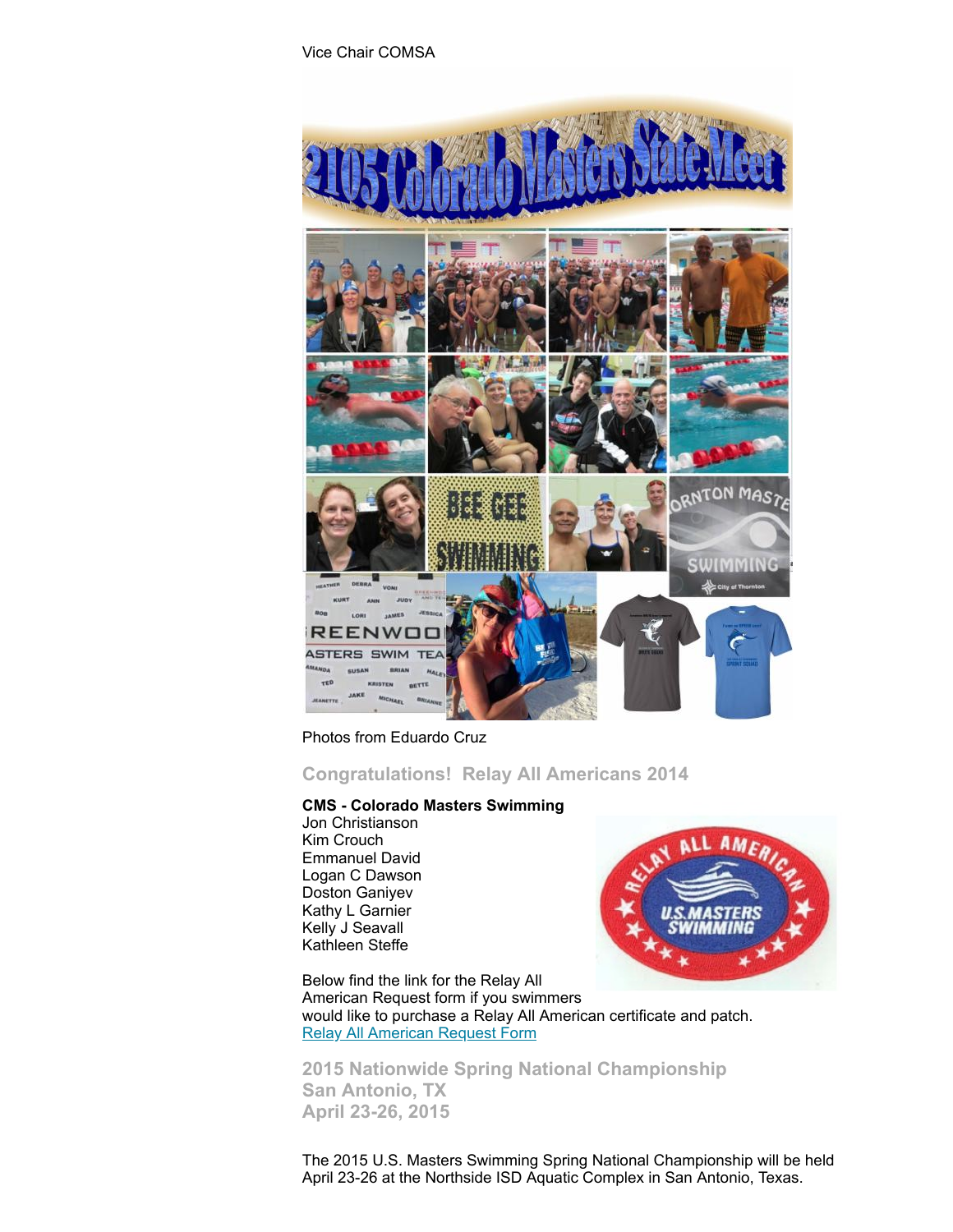Good Luck to the 75 CMS Swimmers who are registered!!



Andrew LeVasseur will be coordinating relays for CMS. Be sure to notify him with your information if you choose to participate in relays. [swimmin4fun@msn.com](mailto:swimmin4fun@msn.com)

[meet](http://www.usms.org/content/scnats15meetinfo) info order of [events](http://www.usms.org/comp/meetevents.php?MeetID=20150423SANATSY) **National [Qualifying](http://www.usms.org/comp/scnats15/nqt.pdf) Times** Travel and Hotel [Details](http://www.usms.org/content/scnats15travelinfo)

<span id="page-3-0"></span>**Be our Guest at DU May 16, 2015** 

COMSA "Be our Guest" at DU When: Saturday, May 16, 2015 Time: 9:25am-11:45am Cost: Free entry to the pool and practice, \$5.00 for breakfast, Santiago's Breakfast Burritos, Fruit, Coffee and Juice. COMSA membership not required, although always recommended.

<span id="page-3-1"></span>**Leverage Your Legs from USMS.org**

**Triathalon Leverage Your Legs: What runners and cyclists need to know for effective swimming.** by Terry Heggy April 1, 2015

Experienced runners and cyclists have strong legs and excellent lower-body endurance. Therefore, it's only natural to assume that your legs will provide an advantage in swimming. It makes sense to apply most of your energy toward a powerful kick when you race in the water. Doesn't it?

Well, no. I'm afraid it's exactly the opposite. Allocating the majority of your energy to the legs is probably going to have a negative impact on your triathlon results. Let's review Water Physics 101:

- The more space you take up in the water, the more resistance (drag) you have to overcome. A large kick can create a lot of drag while generating very little propulsion.
- With flutter kick, your legs can only create propulsion through up and down motions, which creates thrust by deflecting the water off your feet. Your arms, however, can actually grab water and propel you forward, which is a much more efficient way to generate thrust.
- Many runners and cyclists do not have good ankle flexion. If you can't point your toes, the entire foot contributes to drag-and the harder and deeper you kick, the more resistance you create.

Does that mean our legs are useless in the swim? Oh no, far from it-strong legs are still an asset! We just need to implement a few strategies to take the best advantage of them.

keep [reading](http://www.usms.org/articles/articledisplay.php?aid=3078)

About the Author-Terry Heggy

<span id="page-3-2"></span>Terry "Speed" Heggy has been swimming for more than 50 years. He won his age group in the 2006 USMS 6+ Mile Open Water National Championship, and competed in the USA Triathlon Olympic-Distance National Championship in 2014. He has coached the Foothills Masters Swim Team in Littleton, Colo., since 1986, and is a National Academy of Sports Medicine Certified Personal Trainer. Heggy is also the author of "The Shy Man's Guide to Success with Women."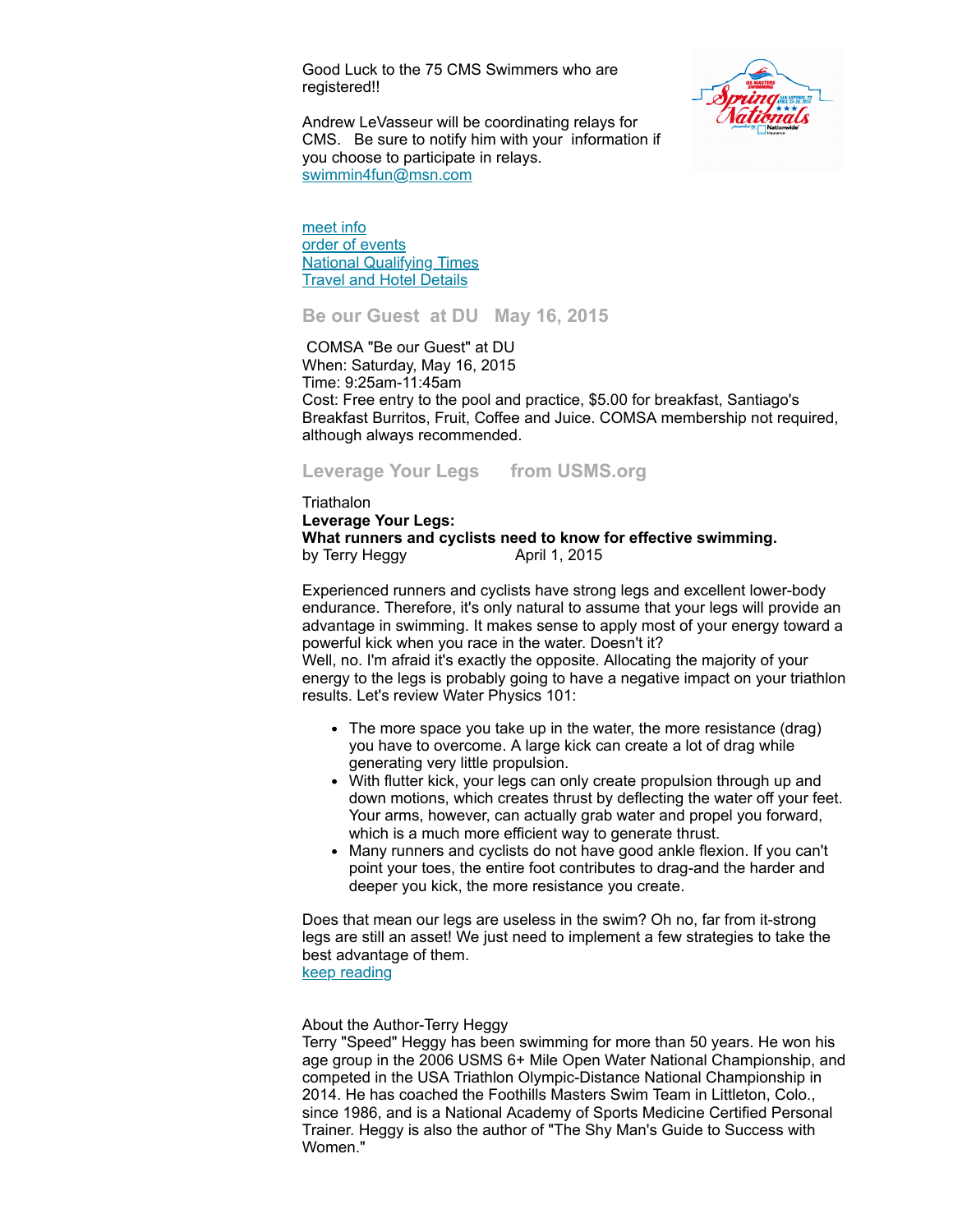### **2015 Go The Distance.. Ongoing**

Go the Distance in 2015

GTD is a self-directed program intended to encourage Masters swimmers to regularly exercise and track their progress. There's no time limit for the distance milestones,



except that they must be achieved in the calendar year. Speed doesn't countjust the effort to attain whatever goal you set for yourself.

GTD is on the honor system-you track the distance you swim. Daily, weekly, or monthly, enter that information into your online Fitness Log (FLOG). When you achieve certain milestones, you'll be recognized on the U.S. Masters Swimming website and have the opportunity to purchase GTD awards that note the milestones you achieved.

There's no cost to enter GTD. You can register through your FLOG in the My USMS section of the website. Your FLOG allows you to track all your fitness activities-such as running, biking, weight training, and yoga-while participating in GTD. Track your weekly, monthly and annual totals online. Once you've entered GTD, your results are automatically included in the daily summary reports, and the link to purchase your milestone awards will appear on your FLOG when you reach the various milestones.

Enter Go the [Distance](http://www.usms.org/fitness/enterflogevent.php) now

# <span id="page-4-0"></span>**2015 Check Off Challenge**.. **Ongoing**

<span id="page-4-1"></span>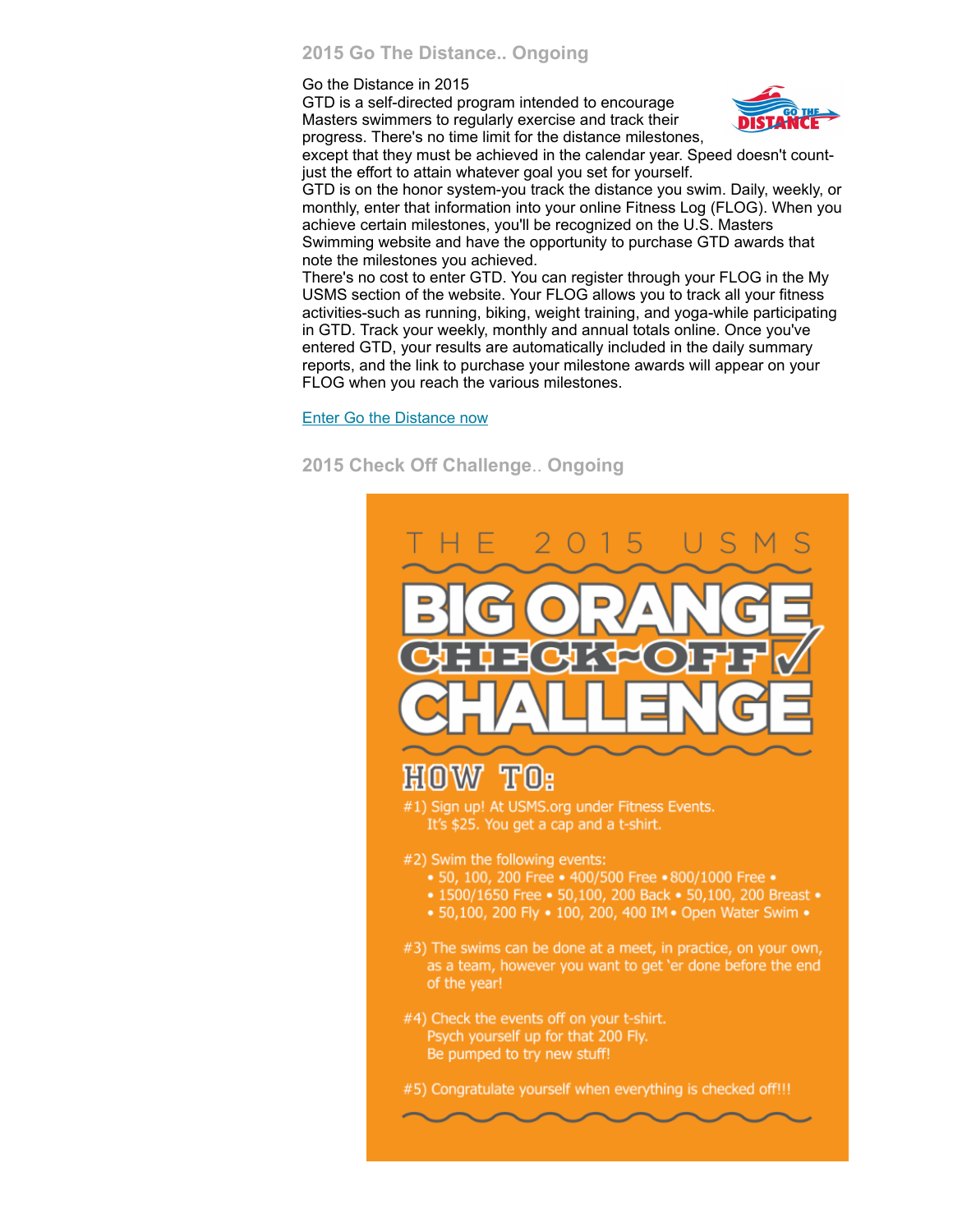#### **Register now for 2015 USMS/COMSA**

Registration in United States Masters Swimming and the Colorado Masters Swimming Association is based upon a calendar year (not from the time you register). Registration fees are \$45 (January 1-December 31). The registration period for each calendar year starts on November 1, with memberships expiring on December 31 of the following year (14 months). Your membership in USMS/COMSA includes:

SWIMMER magazine, the official publication of United States Masters Swimming. Content is directly related to all areas of swimming for adults. The Master Splash newsletter, the official publication of COMSA, announces local swimming related events.

Secondary insurance coverage, which covers all workouts and events where all participants are USMS registered.

Opportunity to participate in local, national and international competitions as well as open water swims, and clinics.

Find all details about registration here: <http://www.comsa.org/joining/index.html>

#### <span id="page-5-0"></span>**CMS Apparel**

Colorado Masters apparel is now available through the Swim Team Store website. Long and short sleeve tee shirts and hoodies are available in black or white. Shorts and swim suits are in black only. Colors are all shown in black, the white choice is available once item is clicked on. All items have the Colorado Masters Swimming logo from this year as seen above. Purchase your apparel now and have items shipped directly to you.



[http://www.thelifeguardstore.com/lgsteams/productcart/pc/viewCategories.asp?](http://www.thelifeguardstore.com/lgsteams/productcart/pc/viewCategories.asp?idCategory=2980&idAffiliate=677) idCategory=2980&idAffiliate=677

username: colorado password: masters

<span id="page-5-1"></span>**Local and National Swimming Links**

<http://usopenwaterswimming.org/>

Breadbasket Zone <http://www.iowamasters.org/> <http://www.minnesotamasters.com/> <http://www.movymasters.org/> <http://www.nebraskamastersswimming.com/> <http://www.ozarklmsc.org/>

<span id="page-5-2"></span>**What's Happening at U.S.M.S.**

As members of COMSA, you are also members of U. S. Masters Swimming. Check that website for information on Fitness Events, Coaching tips, Competitions nation wide, and many other areas of interest to swimmers everywhere .... U. S. Masters [Swimming](http://www.usms.org/)